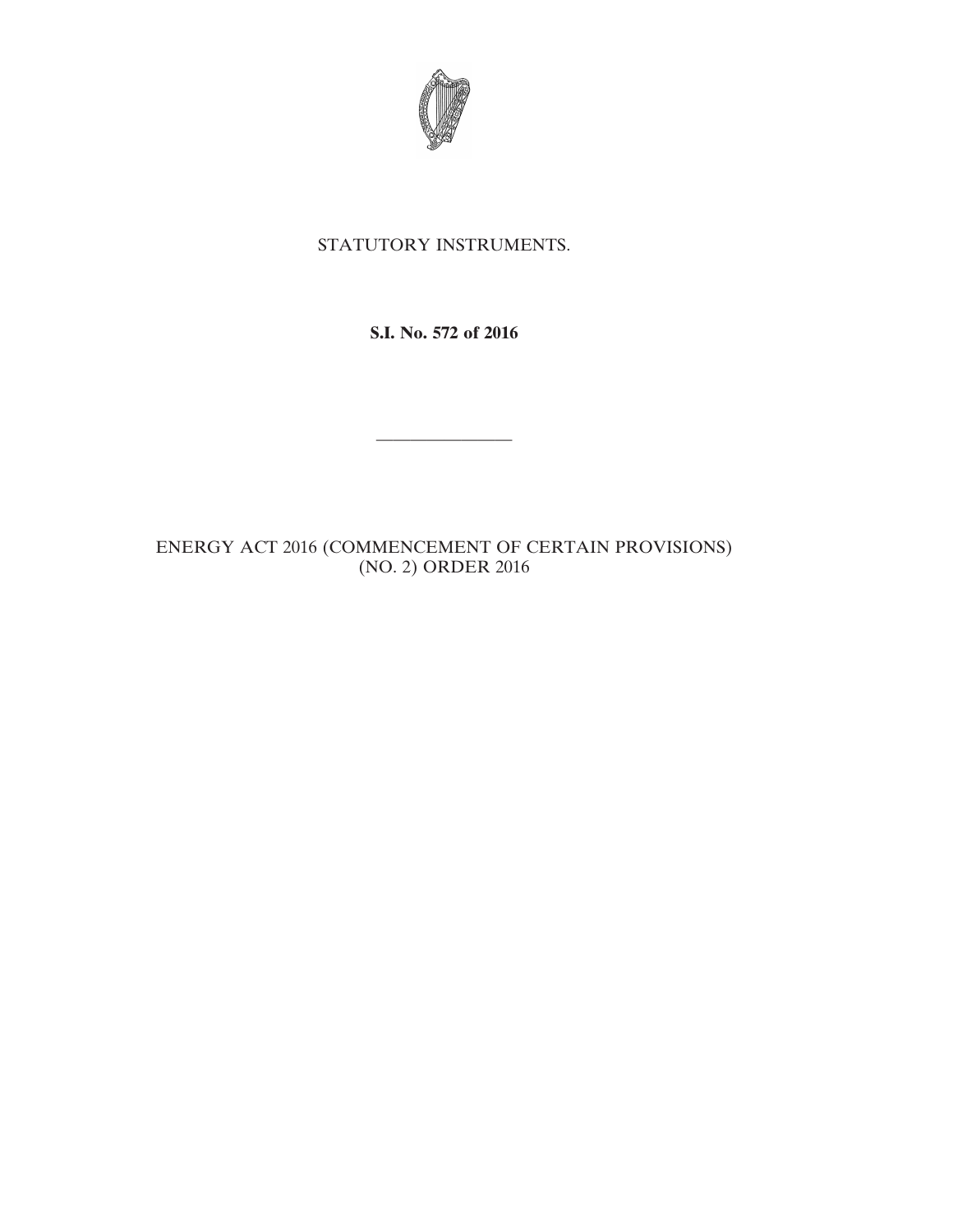## ENERGY ACT 2016 (COMMENCEMENT OF CERTAIN PROVISIONS) (NO. 2) ORDER 2016

I, DENIS NAUGHTEN, Minister for Communications, Climate Action and Environment, in exercise of the powers conferred on me by section 1(2) of the Energy Act 2016 (No. 12 of 2016), hereby order as follows:

1. This Order may be cited as the Energy Act 2016 (Commencement of Certain Provisions) (No. 2) Order 2016.

2. The 30th day of November 2016 is appointed as the day on which sections 29, 30, 31 and 32 of the Energy Act 2016 (No. 12 of 2016) come into operation.



GIVEN under my Official Seal, 24 November 2016.

> DENIS NAUGHTEN, Minister for Communications, Climate Action and Environment.

*Notice of the making of this Statutory Instrument was published in "Iris Oifigiúil" of* 29*th November*, 2016.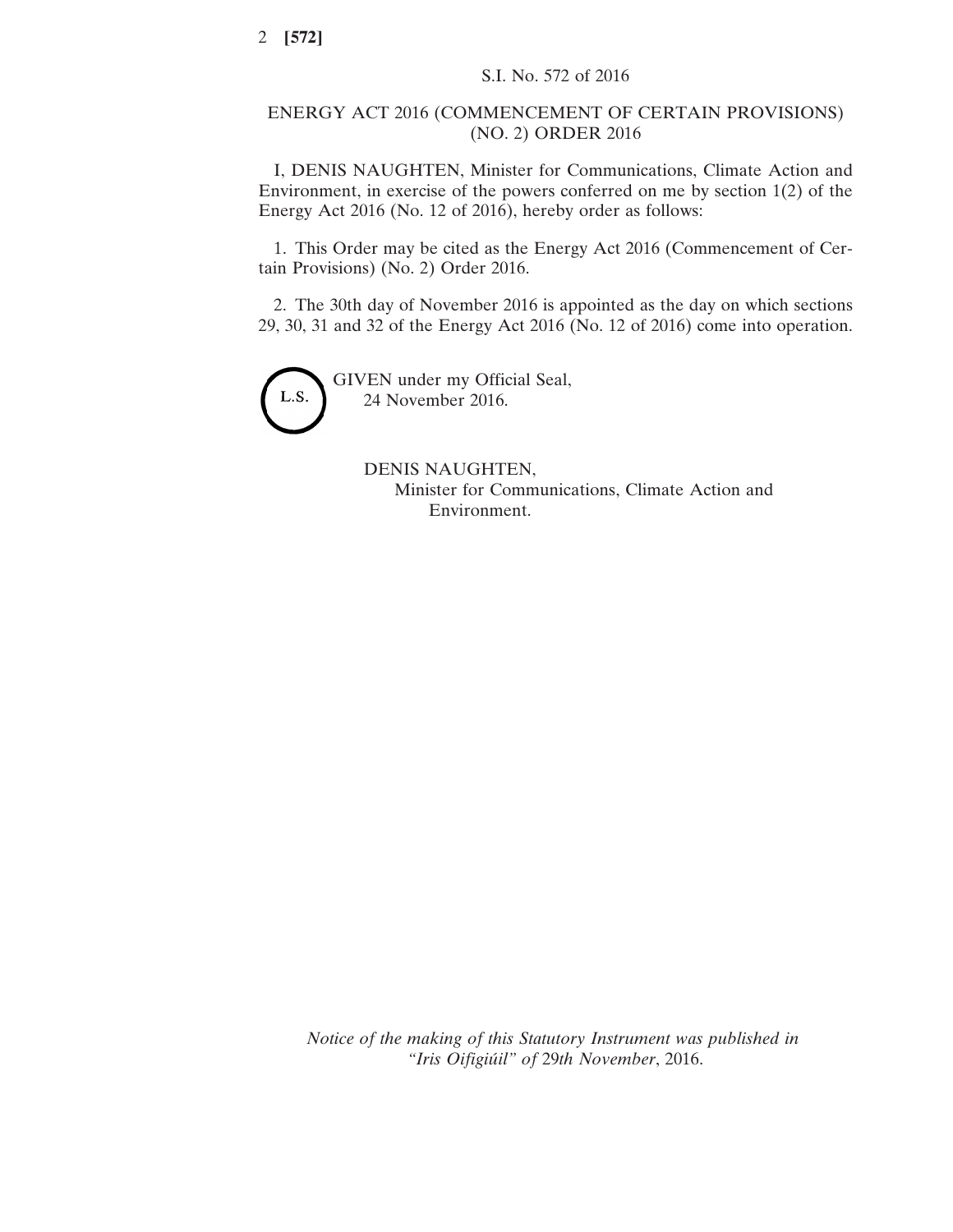**[572]** 3

## EXPLANATORY NOTE

*(This note is not part of the Instrument and does not purport to be a legal.)*

This Order brings into operation on the 29th November 2016, sections 29, 30, 31 and 32 of the Energy Act 2016 (No. 12 of 2016).